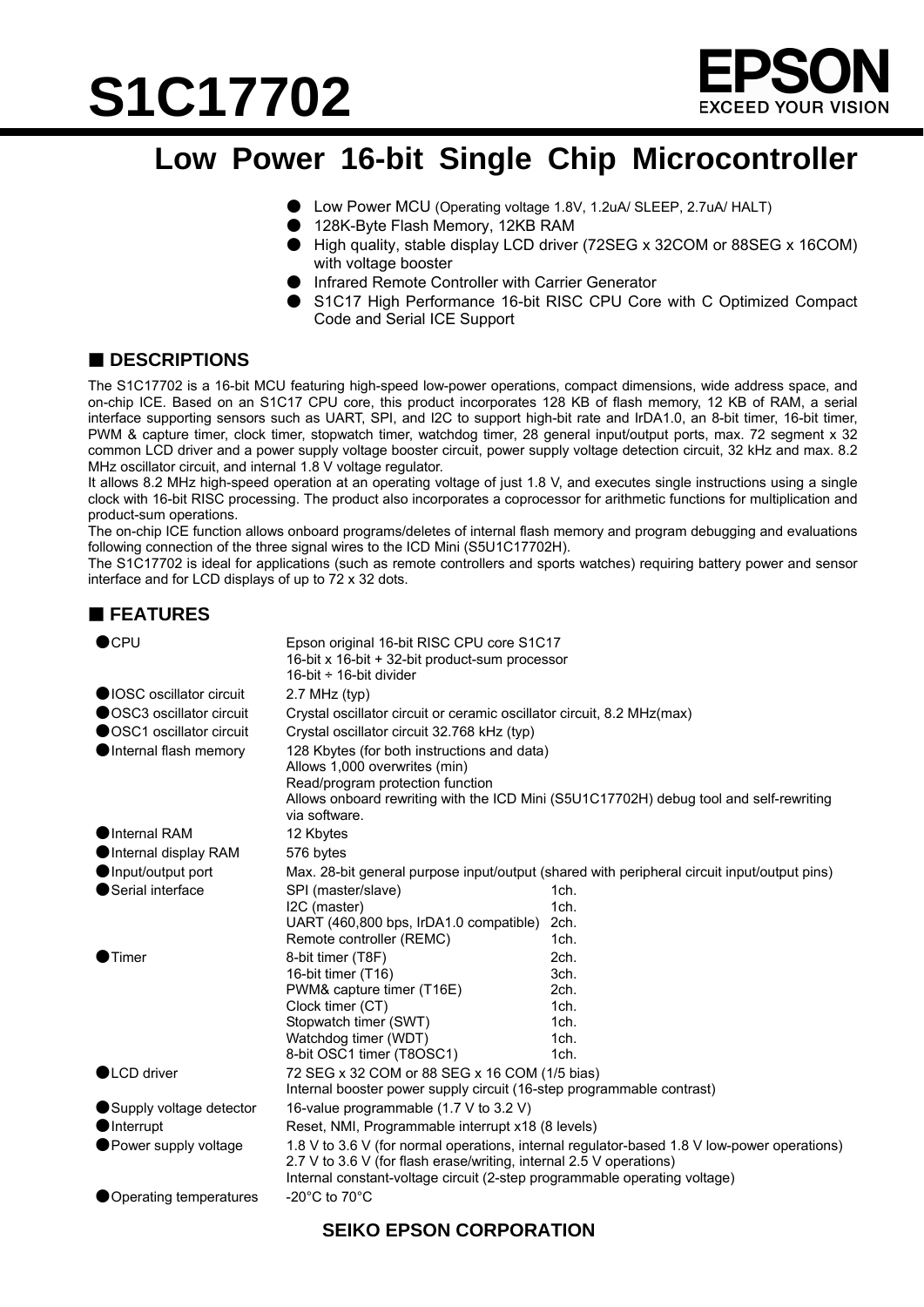## **S1C17702**

| Current consumption | SLEEP mode:                                              | 1.2 µA typ. (OSC1 = OFF, IOSC = OFF, OSC3 = OFF)            |  |
|---------------------|----------------------------------------------------------|-------------------------------------------------------------|--|
|                     | HALT mode:                                               | 2.7 $\mu$ A typ. (OSC1 = 32 kHz, IOSC = OFF, OSC3 = OFF,    |  |
|                     |                                                          | $PCKEN = 0x0$ , $LCD OFF)$                                  |  |
|                     |                                                          | 9.7 µA typ. (OSC1 = 32 kHz, $IOSC = OFF$ , OSC3 = OFF,      |  |
|                     |                                                          | $PCKEN = 0x0$ , LCD ON (All on, contrast max.))             |  |
|                     | When operating:                                          | 16 μA typ. (OSC1 = 32 kHz, IOSC = OFF, OSC3 = OFF, LCD OFF) |  |
|                     |                                                          | 450 µA typ. (OSC1 = OFF, IOSC = OFF,                        |  |
|                     |                                                          | OSC3 = 1 MHz ceramic oscillator)                            |  |
| Shipping form       | QFP21-176 pin package (26 mm x 26 mm, pin pitch: 0.5 mm) |                                                             |  |
|                     | VFBGA8H-181 package (8 mm x 8 mm, ball pitch: 0.5 mm)    |                                                             |  |
|                     | Chip                                                     |                                                             |  |